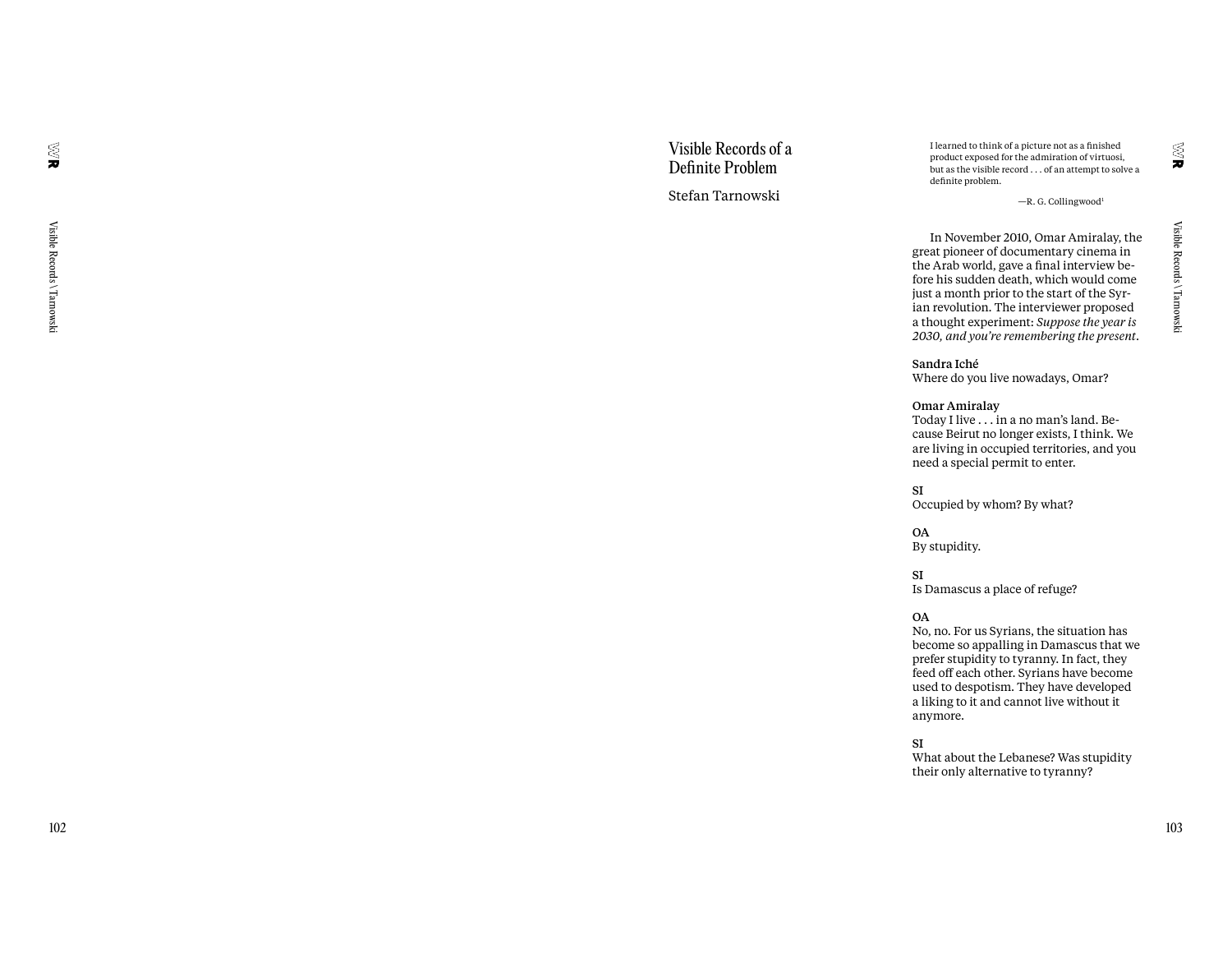OA

No, . . . but both of these lead to despair. What they have in common is despair . . . . The two populations have developed a taste . . . for what might become their fate. In other words, there is no possible return to normalcy. I think that, when I said that one feeds the other, what I meant is that tyranny will do anything in order for stupidity to continue in Lebanon.2

The interview is a strange document. As Amiralay plunges deeper into dystopian reverie, the future recedes into the present. It becomes harder and harder to make out whether Amiralay is being deadly serious or playfully flippant.

For a few years, writers and documentary filmmakers who knew Amiralay would sometimes mention this interview, saying how sad it was that he died before witnessing the inspiring events of the Syrian revolution, that he had died in a state of pessimism, only able to imagine a future where Syria is ruled by "Hafez Bashar al-Assad," a name that evokes the inheritance of power in Syria by Bashar's son and Hafez's grandson. In November 2010, the future looked like more of the past, a grotesque accumulation of Assads in Syria and capital in Lebanon. It was tragic, his friends and colleagues would say just a few months later, that this principled, dissident intellectual never experienced the paradigm shifts of 2011.3 By 2022 the wheel seems to have come full circle. Amiralay's dystopian musings sound prescient.

An article by Amiralay from 2009 gives a snapshot of the political and intellectual questions he was asking at the time. Published in *al-Safīr*—a Beirut-based newspaper that Amiralay would surely have avoided post-2011 for its political stance against the revolution—the article focuses on the War on Terror and the question

of *al-tamwīl al-ajnabī* (foreign or Western funding) for Arab culture, media, and the arts. Amiralay asks why the West had suddenly started funding Arab cultural production so generously. He questions the impact of foreign funding on everything from corrupt local partners to disengaged local audiences:

On the surface, [this discourse on Western funding] sounds like an echo of the tendency we have to perpetually blame the other—and the West in particular—as cause of all our problems, beginning with our shameful inability to occupy a place for ourselves within the system by constructing a civilization fit for the age in which we live, and ending with our embarrassing shortcomings and backwardness in producing an independent image of ourselves in our own civilizational, cultural and artistic specificity and difference. But this discourse need not obscure another fact recently brought about by the West, a source of anxiety for all the peoples of the developing world, namely a kind of political and economic polarization born from the womb of the liberalism and globalization hegemonic today after the defeat of the other, socialist pole. This phenomenon is reflected in the spheres of culture and media, dressed up in their new postcolonial and post-Orientalist garb. This polarization is skillful, evasive, and harmful (whether intentionally or not), because it's based on the generous funding, encouragement, and unrivaled care for cultural and artistic production in the Arab world. It adopts methods more common in the fashion industry than in the arts: the "story" is Western, the production is local, but the consumer is Western.4

As with many of the modernist intellectuals of his generation, Amiralay is self-critical, bemoaning the state of the arts in the Arab and Muslim world, and at the same time suspicious of the West, questioning the motives behind its "generous" funding, which he reads through a history of Western imperialism, the demise of a bipolar political world, and the rise of a counter-terror and security discourse.

For what was in retrospect a brief period after 2011, it was easy to shake one's

head sympathetically but knowingly at Amiralay, who died before experiencing the paradigm shift of the Arab Spring. For a moment, the Arab revolutions meant that the urgent questions weren't formulated on the basis of relations to the West, on the problem of Western representations, Western funding, or Western audiences. This was the feeling felt in particular by a younger generation for a good part of the last decade; a feeling I certainly shared. It was captured, for example, by Nasser Abourahme's enthusiastic hope that the postcolonial era might be over, that it might finally be possible to think "outside the shadow of the figure of the West," that "there is, now more than ever, a need, an urgent need, to forget the West. Not just to provincialize it, *but to really forget it*."5

By late 2019 and early 2020 in Beirut, when Lebanon belatedly attempted its own revolution, the notion of foreign funding had once again become an accusation. Hassan Nasrallah, the leader of Hezbollah, who had intervened in Syria on the side of Assad to help defeat the popular revolution, and who opposed the popular uprising in Lebanon, would invoke the specter of foreign funding, index finger raised, to berate the Lebanese during his televised speeches. There was no *revolution*, just a *movement* (*hirāk*) funded by foreign embassies (*safarāt*) luring protestors into the streets with free foreign food. Many of us laughed: the leader of a militia funded by Iran raising suspicions about foreign funding couldn't be more hypocritical. But the best response came from a chant composed by Nasawiya, a group of Lebanese feminist activists: "our revolution's not a movement / we're not eating sushi, we're eating *manoushi* / and you're still talking to us about embassy funding?"

In 2021 the question qua accusation

was repeated, albeit in a very different guise and with very different intentions, by the art historian Hanan Toukan in her book *The Politics of Art*, which investigates Western funding for art and culture in Lebanon, Palestine, and Jordan, three places largely peripheral to the Arab revolutions. For Toukan, the controversy over *al-tamwīl al-ajnabī* isn't something that comes in and out of view under changing historical circumstances; rather, Toukan argues, it is the fixed "byproduct of 200 years of colonial encounters between the Arab world and the West." According to the historian, the controversy "is not an empirical one based on objective facts about the impact of international funding on local NGOs. Instead it reflects the historical relationship between the Arab world and the West."

In the field of the arts, how this unequal relationship of power between funder and recipient materializes is hotly contested. What I mean is how recipients of funds, whether artists or local arts-supporting initiatives acting as "middlemen" with politically vested interests in the region, play a role in shaping the aesthetical and formal practices of cultural production. By extension, how do such initiatives end up influencing the way we understand the role of the artist as a critical voice for change in society?6

For a few brief years, the urgent questions in the Arab world weren't about the West and its funding, and the questioners were younger and more anonymous.7 Along with despair for the future, many of the questions from the past have returned.

\* \* \*

As part of a forthcoming special issue of *World Records*, I will be putting together a dossier on Bidayyat, a Syrian organization that was set up in response to the

≋

È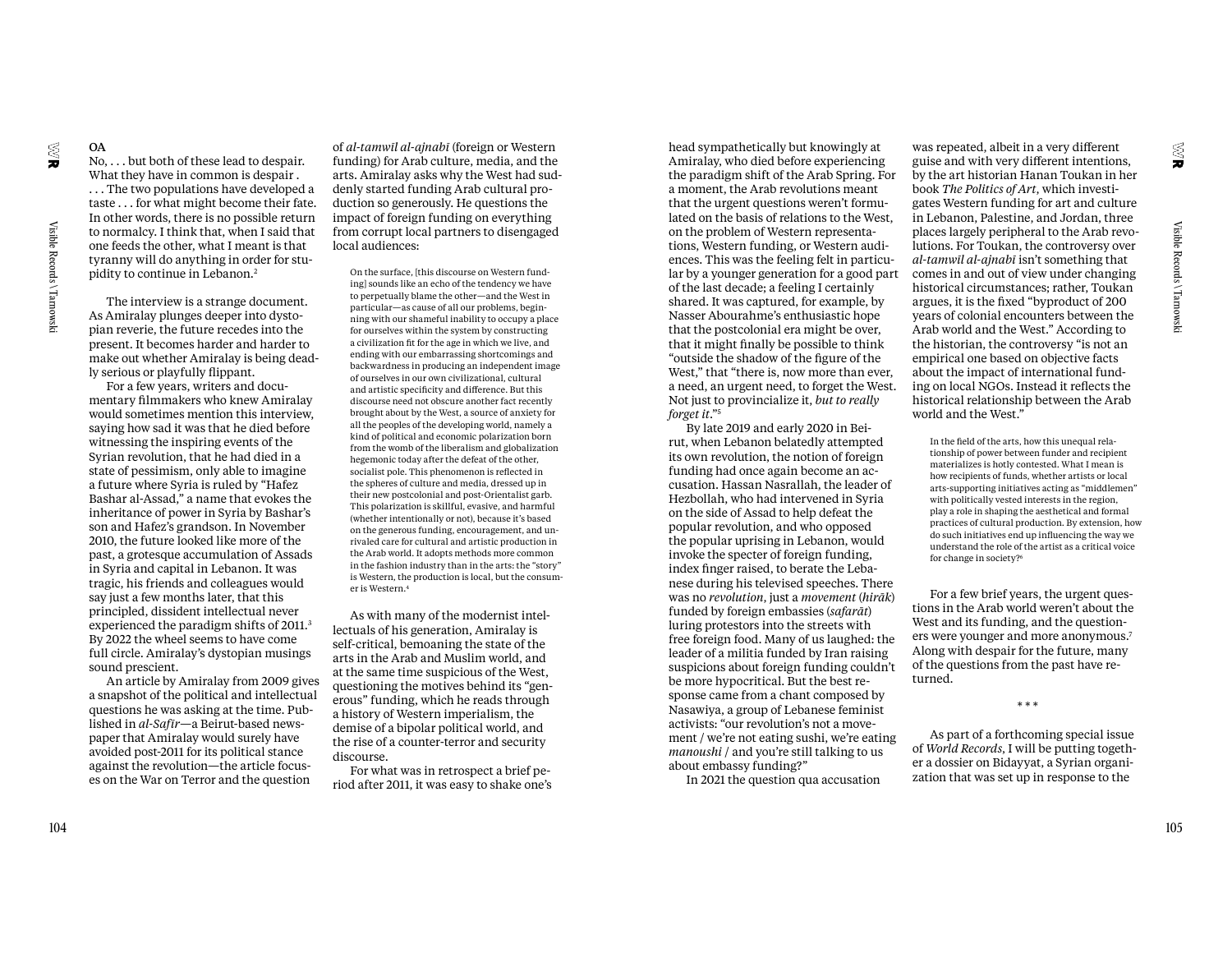generation of Syrians, Palestinians, and Lebanese in experimental documentary.8 Bidayyat was founded in 2013 in Beirut and recently had to close its offices in the city, amid the violence of two defeated uprisings and an economic collapse. Through a structure of mentorship, Bidayyat trained over a hundred young people in documentary cinema, producing eight feature films and over fifty shorts during a roughly ten-year period.

Syrian revolution to support a younger

Bidayyat offers a glimpse of intergenerational exchange—at times collaborative, at others antagonistic—among activists and filmmakers at a particular historical conjuncture. It also offers a view onto the controversy of Western influence. The organization received foreign funding from Germany's Heinrich Böll Foundation, and many of the films it produced circulated in Western film festivals, thus fitting the model Amiralay was suspicious of—"the 'story' is Western, the production is local, but the consumer is Western." Recently, Bidayyat and the films it produced have been criticized along these lines.<sup>9</sup>

David Scott has described a paradoxical aspect of temporality within intergenerational dialogue. Generations can at once be *co-temporary*, in the sense of being present at the same time, but not *contemporary*, not motivated by the same pasts, "nor . . . haunted by the same displacements of *futures past*."10 In his work on intergenerational dialogue, Scott draws on R. G. Collingwood's theory of the "logic of question and answer," which entails a shift of focus in the writing of intellectual histories.11 When encountering propositions or arguments, such as those concerning foreign funding and audience, one should consider the often tacit questions that a generation of thinkers might be trying to answer, questions that might need to be carefully reconstructed for

these thinkers' arguments to make sense. This in turn makes possible a kind of critical generosity: instead of seeing an argument as wrong, misguided, or ill-judged according to some external measure, the focus shifts to evaluating it on the basis of the historical questions that have been excavated and reconstructed. Scott calls this contextual and reconstructive work that restores a question to its answer a "problem-space."12 In reconstructing a problem-space, it becomes apparent that a question from the past can fade out of view as well as reappear. A generation might think that it has solved a question, or that this question is no longer pressing, but the question can also for a variety of historical, political, and technological reasons become urgent once again. That's certainly the case with two issues in Arab cinema: foreign funding and Western audiences.

In a recent article comparing Syrian documentary cinema of the last decade with Lebanese documentaries from the 1970s, the French film scholar Mathilde Rouxel also adopts an intergenerational framework, arguing that there is a "generational gap" between the work produced by Bidayyat and films made in the past. Both kinds of political cinema—Syria in the 2010s, Lebanon in the 1970s—"stand against war, repression and intimidation," but that's where the similarities end. Films from the struggle in Lebanon are acts of collective solidarity, "giving voice to those whose existence is denied," and emerging from the bosom of revolutionary organizations. By contrast, films from the present struggle in Syria produced by the likes of Bidayyat, she argues, are funded by NGOs, privilege individual narratives and storytelling, and are probably not made for a popular Syrian audience.

Today, the purpose behind films shot in the war seems to have changed. From an intolerable need to inform, the film has become the aesthetic construction of an individuality in resistance, legitimized by the presence of the director and/or their friends and relatives on the ground. Today, the primary necessity is no longer to document the invisible, but rather to expose a personal perception of an over-mediated conflict. Instead of mobilizing to defend a cause or to denounce the injustice of a situation lived by a people or a group of people, these films tend to stage individual histories in a setting of war, at the expense of a factual documentation of the wider history.13

The present, in Rouxel's comparison, doesn't measure up to the past.

But what is the *right* measure of the present and its practices? Is it to be found in an older generation characterized by some quality—for example, "filmmakers [who] spoke from their homeland, for their people"?14Are today's filmmakers—funded by foreigners and premiering their documentaries in Europe—perhaps like today's militants, hopelessly co-opted by neoliberal logics, and simply lacking the capacious visions of emancipation that animated the past?15

Fadi Bardawil has memorably called the use of ideal categories to govern comparisons between liberation struggles past and present, here and elsewhere, "anti-imperialist transcendentalism."16 There is no ideal category of militancy, he argues, whether in intellectual production or revolutionary struggle. The point of *generations* as an analytic is precisely to show how the filmmakers and intellectuals of the past were animated by theoretical, political, and even aesthetic questions that might not be urgent, relevant, or practical for a younger generation, which has to respond to a different set of theoretical questions, historical conditions, aesthetic regimes, and political dilemmas.

Two moments from the history of Syrian cinema can help illustrate the limitations of generational comparison according to some fixed measure, such as foreign funding or local audience. For over forty years, and especially after Hafez al-Assad's 1970 Corrective Revolution, Syrian cinema was under the centralized control of the state through the National Film Organization (NFO), a branch of the Ministry of Culture. The NFO produced one film a year, sometimes a film every two years. Filmmakers were forced to navigate many hurdles, including bureaucratic processes, the cliques and sycophants holding sway at any given time in the NFO, perhaps even the whims of a minister's patronage—then, finally, their films might get funded. But while funding from the NFO might guarantee production, it didn't guarantee a local audience. Once produced, a film still had to pass through the censor's office.

Despite having to negotiate this bureaucracy, films from the period were anything but propaganda. Trained in Soviet and Eastern Bloc film schools, this generation of filmmakers developed a rich allegorical language with which to address, and critique, life under the first Assad regime.17 And yet, even with state funding in hand, and having passed their scripts and treatments through the censor's office, these filmmakers couldn't always reach a Syrian audience. A film as canonical as Ossama Mohammed's *Nujūm al-Nahār* (*Stars in Broad Daylight*, 1988) managed to win funding from the NFO, was then screened at Cannes and Rotterdam, even representing Syria there, only to be banned from screening in Syrian cinemas.18 One of Omar Amiralay's bestknown documentaries suffered a similar fate. *Everyday Life in a Syrian Village* (1974) received funding from the NFO, but was then banned by the censor. It premiered in West Germany in 1976, where it won a prize at the Berlin International Film Festival.

g

õ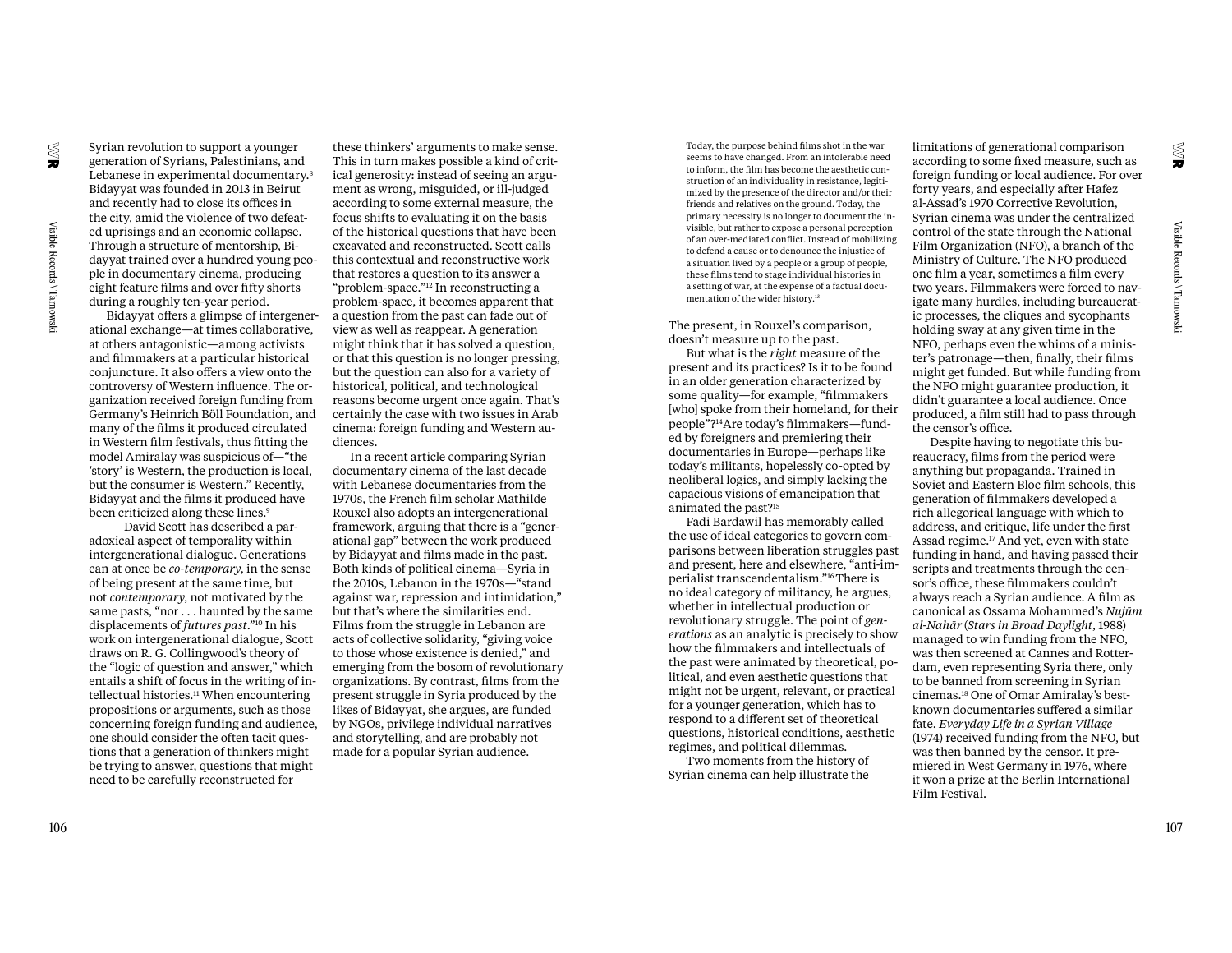Visible Records \ Tarnowski

en't been able to agree on what to make of this absurdity, where a film could be both funded and censored by the same ministry, both represent a country abroad and have no audience at home. For some theorists, these films were signs of resistance, the persistence of politics—embodied in the person of dissident directors—despite the Assad regime's attempt to kill it.19 For others, the authorities were allowing criticism to take place so long as they could manage its intensity by controlling its circulation.20 For others still, the notion that this was about *tanfīs*—controlled criticism that amounted to venting or letting off steam—misunderstood power's fundamental "ambiguity," even as it operates in an authoritarian regime.<sup>21</sup> What matters for this essay is that the questions of funding and audience have never been straightforward, not even when films are subject to the centralized control of state production ostensibly for a national audience.

Unsurprisingly, Western theorists hav-

If allegorical fiction was the hallmark of the NFO generation, just as popular satellite TV series were characteristic of the following generation, then the central mode for filmmaking in the period since the 2011 Syrian revolution has been documentary. In the span of a decade, Syria has gone from a country that produced one film a year, sometimes one film every two years, to "one of the most important countries in the world for the documentary film industry."22 Documentaries by Syrian filmmakers have won prizes and nominations just about every place, across the whole spectrum from mainstream to experimental to fringe, including at Sundance, the Oscars, the BAFTAs, Cannes, Toronto, FIDMarseille, Locarno, Venice, and the Berlinale. Syrian documentaries have been produced and distributed by everyone from ARTE to Channel 4 to

Amazon, as well as simply uploaded to Vimeo for free on a weekly basis by the anonymous collective Abounaddara to bypass traditional distribution methods.<sup>23</sup> In fact, images are one of Syria's greatest exports, at least in quantity, only recently overtaken by amphetamines.24 There have been more hours of footage from Syria uploaded on YouTube than there have been hours of real time since 2011, and Syrian documentary is a small province of that vast territory.25 Even within the limited scope of documentary cinema, Syrian images have attracted big audiences and even bigger budgets. Feras Fayyad's *The Cave* (2019), for example, cost over a million dollars.<sup>26</sup>

By comparison to those big-budget productions, Bidayyat films are small fry. Bidayyat was a nonprofit that engaged in lengthy periods of mentorship to train young media activists in the techniques of documentary filmmaking. Often activists would arrive from long years of siege, crossing the border to Lebanon or Turkey with hard drives full of footage. Sometimes the films made at Bidayyat bore a journalistic or humanitarian imprint, with activists narrating their footage using the *langue de bois* of war reporting or humanitarianism. But they could also be much more militant than that, with activists filming alongside fighters as they attempted to wrest towns and cities from Assad control. The work of turning this footage into experimental documentary was painstaking, with no guarantees of success.

In *Still Recording* (2018), for example, shot over the course of four years by a group of friends living in Douma under siege, the directors barely had any formal training in filmmaking. When Saeed al-Batal and Ghiath Ayoub arrived in Beirut after years of revolution and siege, Bidayyat provided them with equipment and a stipend to embark on the lengthy process of turning their footage into a film. They had over five hundred hours of raw footage, and the editing process was fraught and frequently misfired. They burned their way through an artistic director and an editor, Rania Stephan and Raya Yamisha, before managing to finish their film with Qutaiba Barhamji.<sup>27</sup> After the Venice Film Festival, where *Still Recording* won multiple prizes, al-Batal had hoped to be able to return to Beirut, but the Lebanese authorities revoked his visa and he was suddenly exiled for a second time. He eventually made his way from Italy to Germany, where he still lives in exile. After the festival circuit, *Still Recording* went into general release in French cinemas, and then streamed on various platforms in subsequent years.

Throughout, al-Batal and Ayoub organized small screenings for Syrian audiences in the diaspora and in parts of the country still outside of regime control. I attended small screenings in Beirut and Istanbul, and others were organized in the Idlib province in northern Syria. It was touching that at one screening in Istanbul, I saw a media activist, Ghaith Beram, living in exile in Istanbul, reunited for the first time in three years with some of his footage that had been cut into the film. Between activists, who often formed local "media offices," there was frequently a sense of collective ownership over footage. *Still Recording* cost a fraction of Fayyad's *The Cave*; and although screening and winning prizes at Venice was a source of pride for the directors, it would be hugely reductive to claim that it was their or Bidayyat's purpose for making the film.

Yet, the fact that Bidayyat's films premiere in European film festivals is what makes the organization controversial to some, while it is the kind of funding the organization receives that has been criticized by others. In Rouxel's article, the question of audience becomes a sort of accusation:

Who do these films address? The audience of contemporary Syrian filmmakers is not the same as the films distributed in mainstream channels during the 1970s. Even more important, the images are not chosen or mounted for the sake of a unitary political and artistic discourse as they were in the militant films of the Lebanese war. Their places of recognition are the major international film festivals—Cannes, Venice, Berlin, Rotterdam, Locarno—mostly for a European elite sensitized to the issue of documentary creation, and in search of an artistic avant-garde. Common Syrian people are not expected to be seated in front of the cinema screens of Western capitals.<sup>28</sup>

These statements are puzzling. What sort of ideal audience is being imagined here? And where are the "common Syrian people" today? Does Rouxel mean the five million displaced, over one million of whom are now living in Europe, in Western capitals such as Berlin? And what about the argument made by Kay Dickinson that one of the hallmarks of the region's cinema has long been that it travels, that it's hard to fit films squarely into national film industries?29

Before it closed its offices in Beirut in 2021, the last feature Bidayyat produced was Abdallah al-Khatib's *Our Little Palestine: Diary of a Siege* (2021). The film is nothing if not a story of displacements. Al-Khatib begins by attempting to capture testimonies from the Nakba generation of Palestinians, whose experiences of pre-1948 life in Palestine he fears might be lost to death or forced displacement. But he's also drawn to the Syrian revolution, and ends up making a film about the starvation siege waged against Yarmouk, the Palestinian camp at the edge of Damascus which was once known as "the capital of the diaspora."

Abdallah al-Khatib participated in his

Visible Records \ Tarnowski

Visible Records \ Tarnowski

g

ì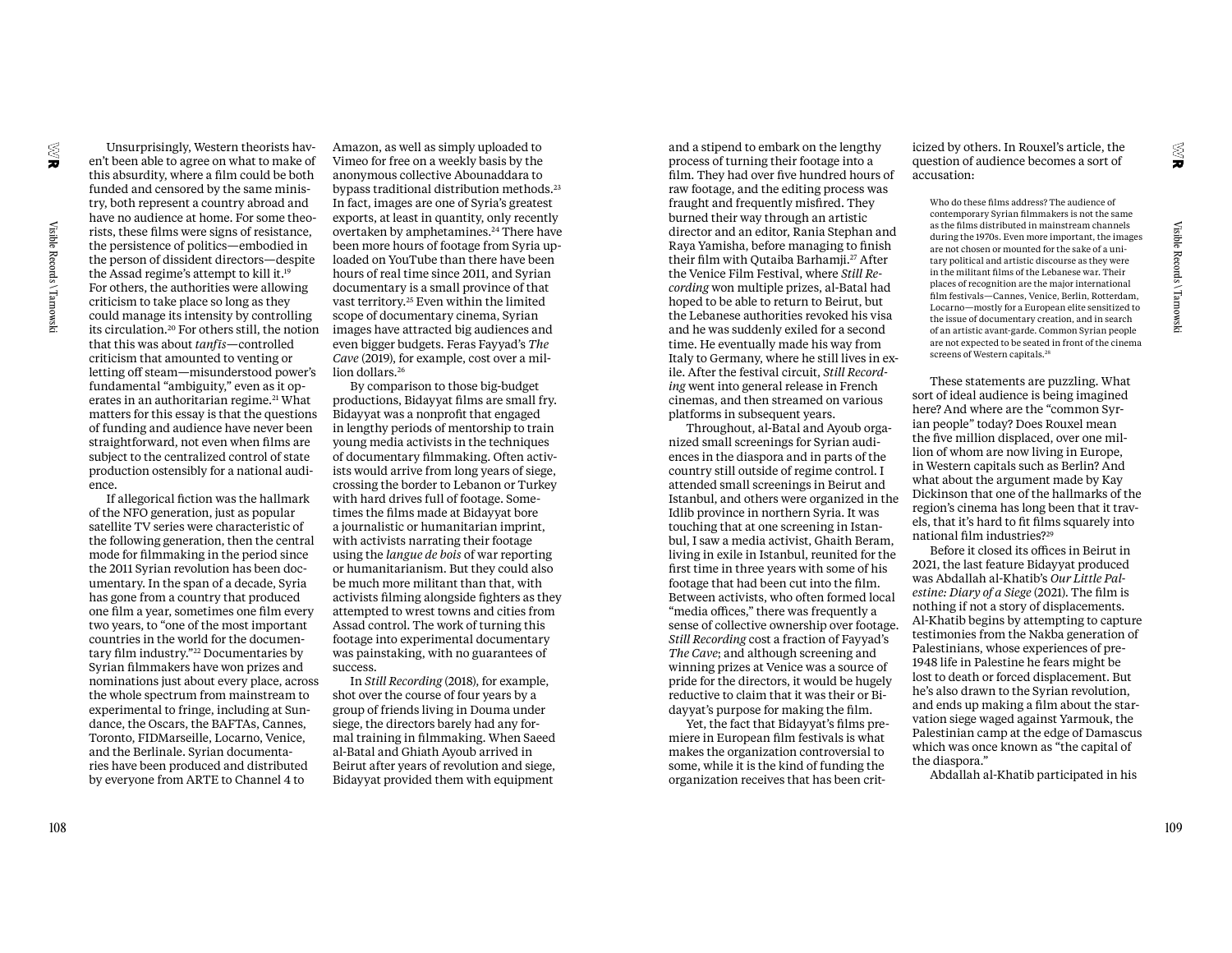finishing the majority of the post-pro duction while living in Münster; he now lives in exile in Berlin. He has organized screenings for friends and small cineclubs in Azaz, and he's still active with a collective of writers called SARD, who are now exiled everywhere from Paris to Idlib, Azaz to Berlin.30 The film traveled the festival circuit, winning prizes along the way, and is now in general release in France. Ali Atassi, Bidayyat's founder, is particularly proud that despite winning funding for the film from the Al Jazeera series *Witness*, he was able to negotiate for al-Khatib to retain final cut before the film aired on TV. In short, it would be a very strange question indeed to ask al-Khatib whether he intended his film for "common Syrian people," or to accuse him of priv ileging an "artistic avant-garde" or "Eu ropean elite" while making this strange, imperfect, priceless, and vital document

first Bidayyat workshop online while un der siege, and his second following exile from northern Syria to Istanbul, before

of a place that no longer exists. It would also be strange to turn *Our Little Palestine* into a story about the Hein rich Böll Foundation funding Bidayyat, or *Still Recording* into a story about a Syrian film being made for an elite European fes tival. The questions these films are trying to answer can't be reduced to Bidayyat's funding model or to the festival circuit. As an organization Bidayyat was trying to respond to a di fferent series of questions and problems. Some questions had to do with anxieties over posterity: What stories can be told about what happened over the last ten years of revolution and war, hope and defeat, creativity and cruelty? Who will get to tell those stories? Others were economic: Can Bidayyat create structures for young media activists and filmmakers to maintain some control over their own images?

Are those questions less *revolutionary* than the questions asked by past gener ations, or by people elsewhere? I'll leave that for others to judge. These are Bi dayyat's questions, and we should at least judge their answers on the basis of those questions, their historical conditions, and their political dilemmas. Bidayyat pro vided clear answers to those questions: It wanted young people, trained in a tradi tion of Syrian and regional experimental documentary, using footage they shot, which they still owned, and authored under their own names, to tell the story of the Syrian revolution, whether in liber ated Douma, besieged Yarmouk, or re gime-controlled Damascus, even if those stories end in defeat and despair.

The films often do end in defeat and tragedy, much as the Syrian revolution itself did. But then, as Hannah Arendt has argued, this might also be the essence of political action—that it's contingent, that it comes without guarantees, that it might end in su ffering, and that history is not something *made* but an accumula tion of *doings*, of acts.<sup>31</sup> By the same token, these films by Bidayyat are nothing if not political acts. They emerge from a gener ational milieu with a set of problems that urgently had to be addressed. Each film is the visible record of an attempt to solve a definite problem.